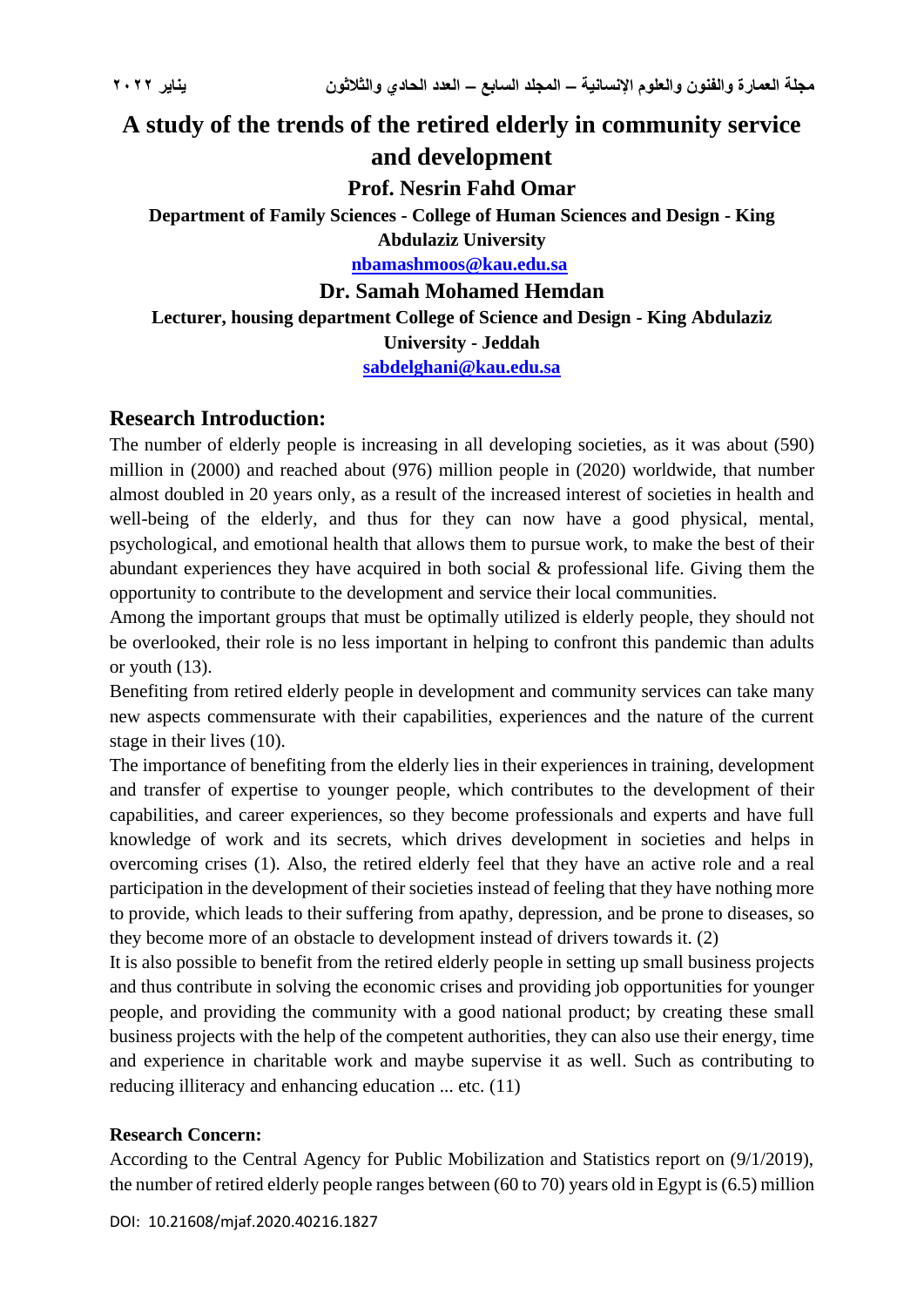people. While the number in the Kingdom of Saudi Arabia reached (1.7) million as it was stated in the report of the General Authority for Statistics in (2019); this huge number of people can provide significant services that can help developing the society. Benefiting from the retired elderly has various and different methods, but needs the support from public institutions and the concerted efforts of all involved parties in the society (2). Studies have shown that there is no clear mechanism for communicating with retirees to benefit from them in their area of expertise, which has affected many of them negatively, especially those with rare and distinguished expertise and specialties, and accordingly this neglect is turning them from a human wealth that can be used into a burden that our developing Arab societies are struggling with specifically in this critical period.  $(11)$ 

The problem that all countries are currently facing great crises, due to the impact of Corona pandemic, which requires benefiting from the efforts of all of its citizens at all ages, especially the elderly, who if they do not exploit their energies and the distinguished experience that they gained in different life activities in carrying out new activities that are appropriate for their age and contribute to solving the crises and problems resulting from the Corona pandemic, they will turn into a burden to development, as a result of the leisure-time and psychological problems that may lead to weakening their immunity system, making it easier for them to get infected with Corona virus, so the current crises facing all societies will be [exacerbated.](https://context.reverso.net/translation/english-arabic/be+exacerbated)

The current research is [illustrating the importance](https://context.reverso.net/translation/english-arabic/illustrate+the+importance) and urge to study the dynamics & behaviors of the retired elderly of both sex, with different educational and financial backgrounds, and their participation level in community service and society development, by answering the following questions:

1. What are the statistically significant differences in the behaviors of the retired elderly (study sample) and their level of participation in community services and development according to the study variables (gender - educational background – the profession before retirement monthly income).

2. Is there a correlation between the dynamics of the retired elderly (study sample) and their level of participation in community services and development according to the study variables (gender - educational background – the profession before retirement - monthly income).

3. Does the percentage of the influencing factors (gender - educational background – the profession before retirement - monthly income) affect the behaviors of the elderly (study sample) and their level of participation in community services and its development.

4. Do the relative weights of the fields that the retired elderly (study sample) want to participate in from Egypt and Saudi Arabia?

## **Research Importance:**

The current research results are shedding the light on:

1. Elderly retired people who still have the ability to give and work to contribute to the development and progress of their societies.

2. Merging the youth and elderly people having the same profession, to transfer their experience so that young people can begin their career life with all the experiences needed.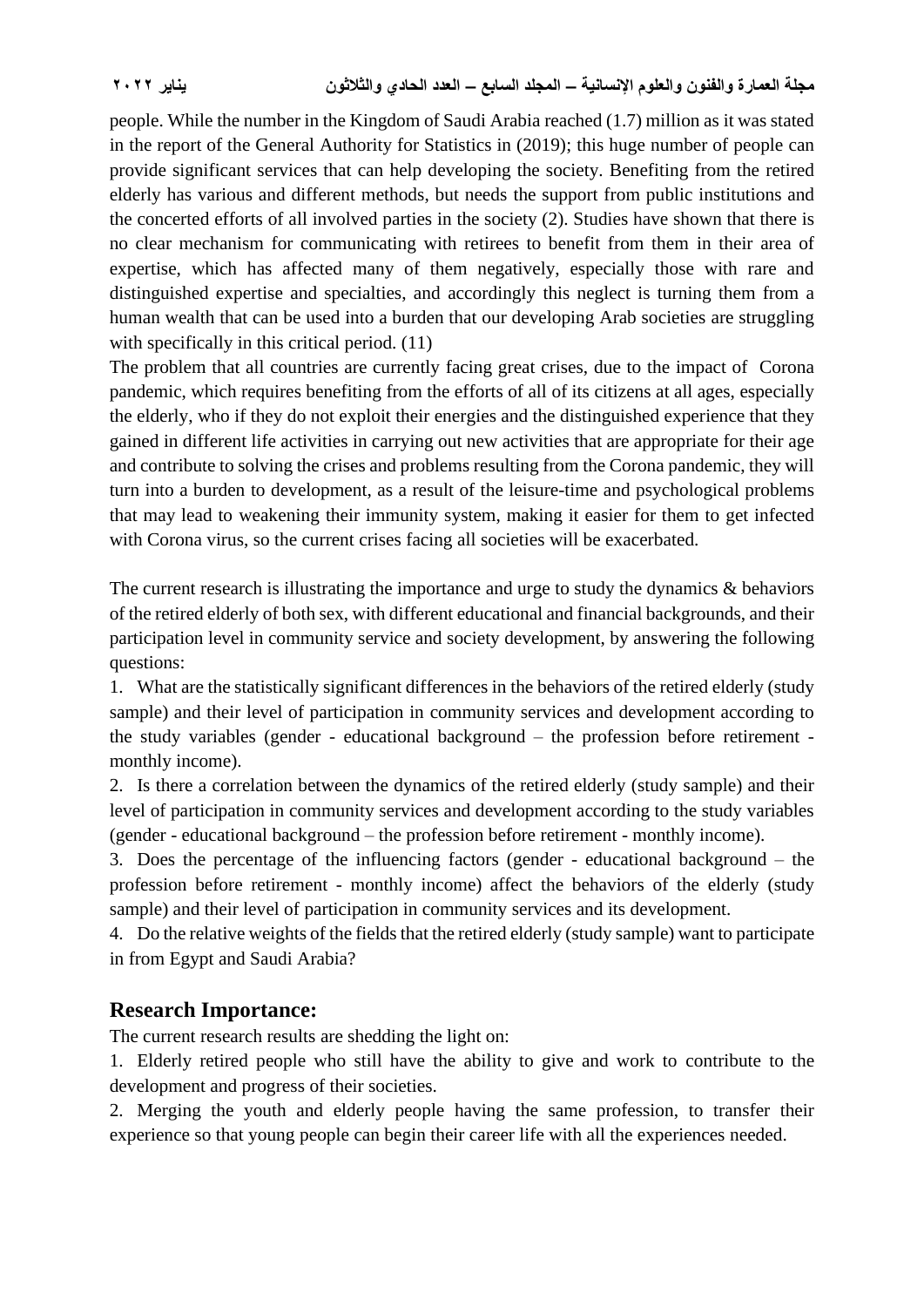3. Contributing to the reduction of the bad psychological and physical effects that the elderly face, resulting more burdens especially on developing societies, by instilling hope in them to continue working and participating in the development and service of society.

4. Contributing to spreading the culture of benefiting from the capabilities and experiences of retired elderly in Arab societies.

## **Research Objectives:**

The current research aims to reveal:

1. The statistically significant differences in the behaviors of the retired elderly (study sample) and their level of participation in community services and development according to the study variables (gender - educational background – the profession before retirement - monthly income).

2. The correlation between the dynamics of the retired elderly (study sample) and their level of participation in community services and development according to the study variables (gender - educational background – the profession before retirement - monthly income).

3. The percentage of the influencing factors (gender - educational background – the profession before retirement - monthly income) affect the behaviors of the elderly (study sample) and their level of participation in community services and its development.

4. The relative weights of the fields that the retired elderly (study sample) want to participate in community services and development.

## **Research Hypotheses:**

1. There are statistically significant differences in the behaviors of the retired elderly (study sample) and their level of participation in community services and development according to the study variables (gender - educational background – the profession before retirement monthly income).

2. There is a correlation between the dynamics of the retired elderly (study sample) and their level of participation in community services and development according to the study variables (gender - educational background – the profession before retirement - monthly income).

3. The percentage of the influencing factors (gender - educational background – the profession before retirement - monthly income), does affect the behaviors of the elderly (study sample) and their level of participation in community services and development.

4. The relative weights differ, in the fields that the retired elderly (study sample) want to participate in community services and development.

## **Procedural concepts of the research terms:**

**Elderly**: is used in this research to define seniors who are (60) years old and above, and in good health (1).

**The retired elderly:** is used in this research to define retired seniors between  $(60)$  &  $(70)$  years old, who are still able to work and in good health.

**Dynamics & behaviors:** a hypothetical concept, which represents the level of an individual's like or dislike for a specific topic. Attitudes are generally positive or negative towards a person, place, thing, or an event. (3)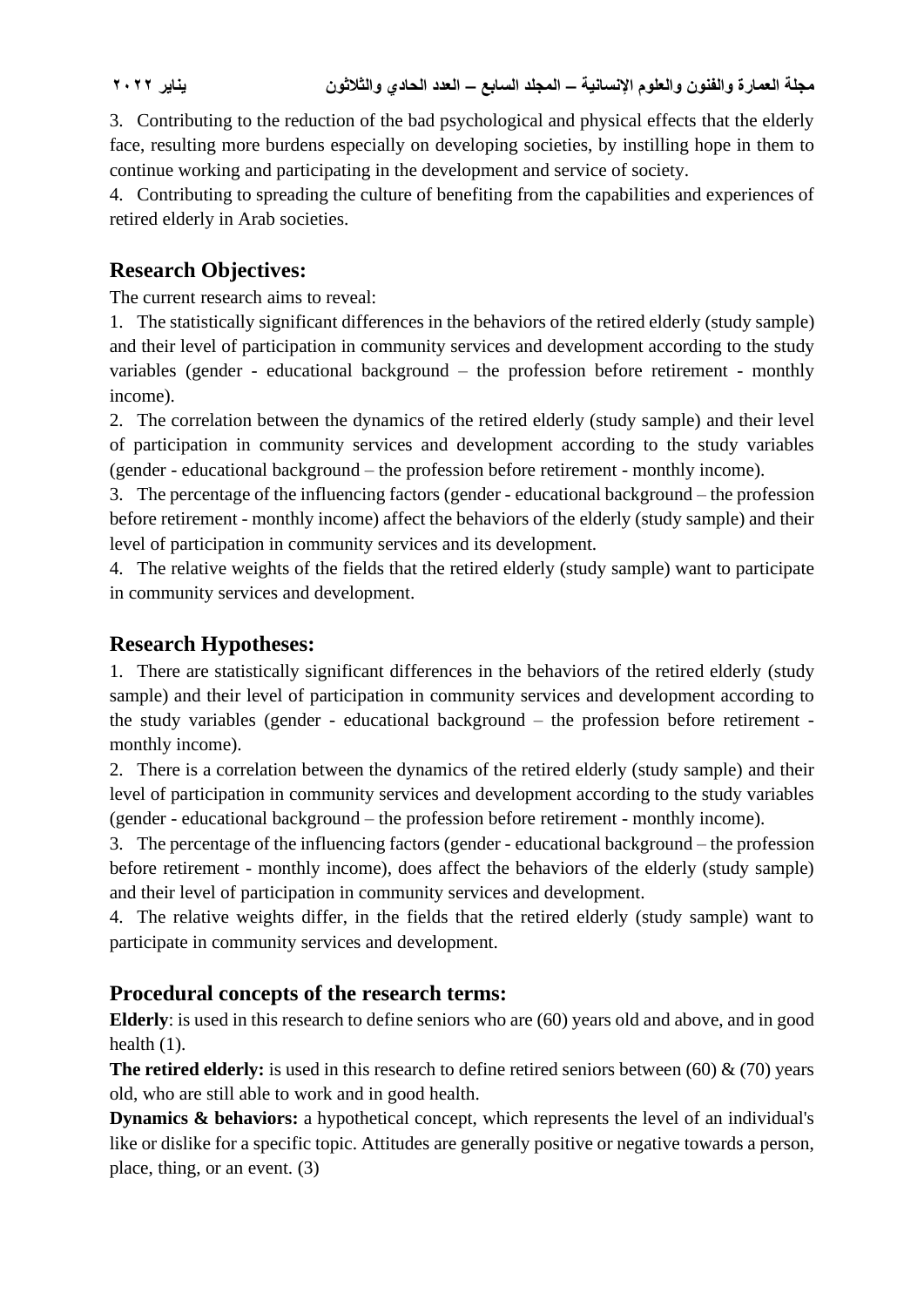**The meaning of dynamics & behaviors in this study**: a continuous tendency to respond in a coordinated manner to certain things, attitudes, and individuals. Dynamics & behaviors include a set of feelings and emotions directed at specific goals.

**Community services and development:** a process of educational change based on teamwork that takes its way within the community and leads to improvement in living standards (10).

**The meaning of community services and development in this study:** The process of building a strong and distinguished community in many different and varied areas and fields.

### **Research methodology:**

This research follows the descriptive analytical method.

## **Research limits:**

Objective limits: studying the dynamics & behaviors of retired elderly people and their participation level in community services and development, according to the variables of this research and identifying the areas in which the retired elderly (study sample) wish to participate in the services and development of the community.

Human limits: The research sample was collected by (200) elderly and retired elderly participants ranging between (60) to (70) years old.

Spatial limits: The search was applied in Jeddah, Kingdom of Saudi Arabia.

Time limits: This research was applied in the time period between MAR to AUG - 2020.

### **Study Tools:**

The research tools included:

First part**:** included the primary data of the research samples.

Second part: included a questionnaire on (the dynamics & behaviors of the retired elderly and their participation level in community services and development).

## **Key Findings:**

1. There are statistically significant differences in the behaviors of the retired elderly (study sample) and their level of participation in community services and development according to the study variables (gender - educational background – the profession before retirement monthly income).

2. There is a correlation between the dynamics of the retired elderly (study sample) and their level of participation in community services and development according to the study variables (gender - educational background – the profession before retirement - monthly income).

3. The percentage of the influencing factors (gender - educational background – the profession before retirement - monthly income), does affect the behaviors of the elderly (study sample) and their level of participation in community services and development.

4. The relative weights differ, in the fields that the retired elderly (study sample) want to participate in community services and development.